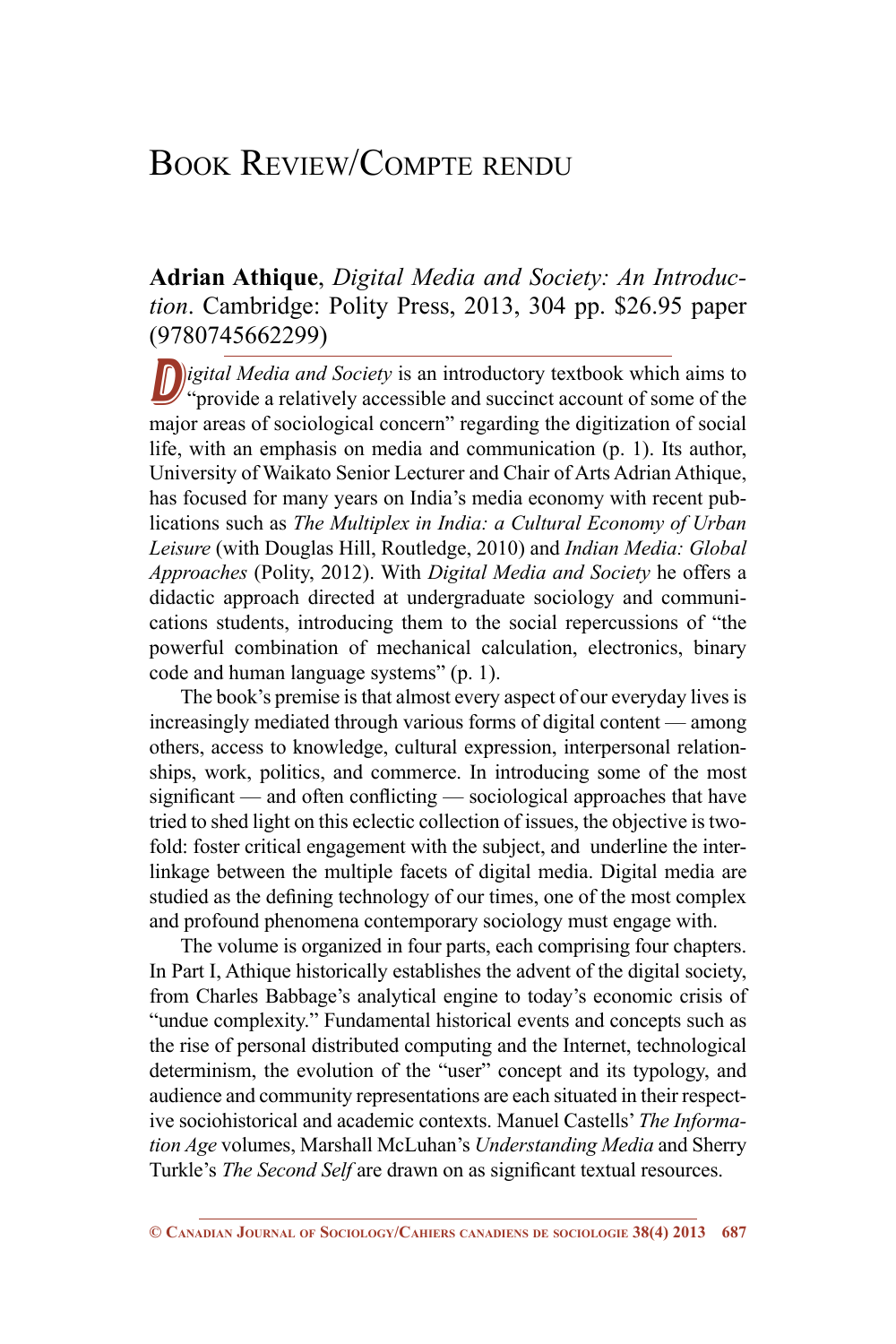## **688 © Canadian Journal of Sociology/Cahiers canadiens de sociologie 38(4) 2013**

Part II addresses individuality, theories of the self, and subjectivity in the context of the mobile and personal computing revolution, computer games, and the new electronic social networking tools. The new "radically individualized" form of mass communication created through these tools is introduced in the context of Sigmund Freud and Jacques Lacan's psychoanalytic theories. These are followed by a discussion of virtual reality and a brief overview of electronic pornography. The author then grounds the subject of media representation, notably through Jean Baudrillard's concepts of simulacrum and hyper-realism, while the online dating phenomenon and the rapid rise of social networking websites are explained through the lens of Herbert Blumer's work on symbolic interactionism and Erving Goffman's notion of self-performance.

Part III seeks to "situate the digital technologies within the economic process" (p. 127). Having first established the Marxist, Keynesian, and neoclassical political economies and ideologies which informed American futurism and the advent of the postindustrial society, Athique describes the profound impacts of the digitization of communication services and media content, especially on property rights, music creation, and distribution. Henri Jenkins' convergence model, coupled with an explanation of the economic convergence of the "new media industries" lead the way to Lawrence Lessig's and Alvin Toffler's ideas about cultural reappropriation and a presentation of the electronic shopping behemoths that have become Amazon and Ebay. The "knowledge economy," "creative industries," work-related networking and outsourcing are each introduced in the section's last chapter, completing this overview of the new digital economy's central issues.

Finally, Part IV touches on the many political implications — positive and negative — brought forth by computerization and digitization: a renewed hope for democracy and its mechanisms of representativeness, open publishing and participatory journalism, but also state surveillance and cybercrime. Jürgen Habermas' public sphere concept, Michel Foucault's and David Lyon's surveillance models, as well as Ulrich Beck's *Risk Society* provide most of the academic background of the last section. A typology of cybercriminality, Web 2.0 considerations, and a discussion on crowdsourcing initiatives such as Wikipedia illustrate the discussion with current, concrete examples.

The preceding list of content and sources, far from exhausting the many issues and ideas the book discusses, is provided here with the only intent of introducing some of its major topics and areas of interest. It is in fact *Digital Media and Society*'s main strength to provide a concise and eclectic yet satisfactorily rich and well contextualized account of digital life. Athique successfully situates this complex, multifaceted subject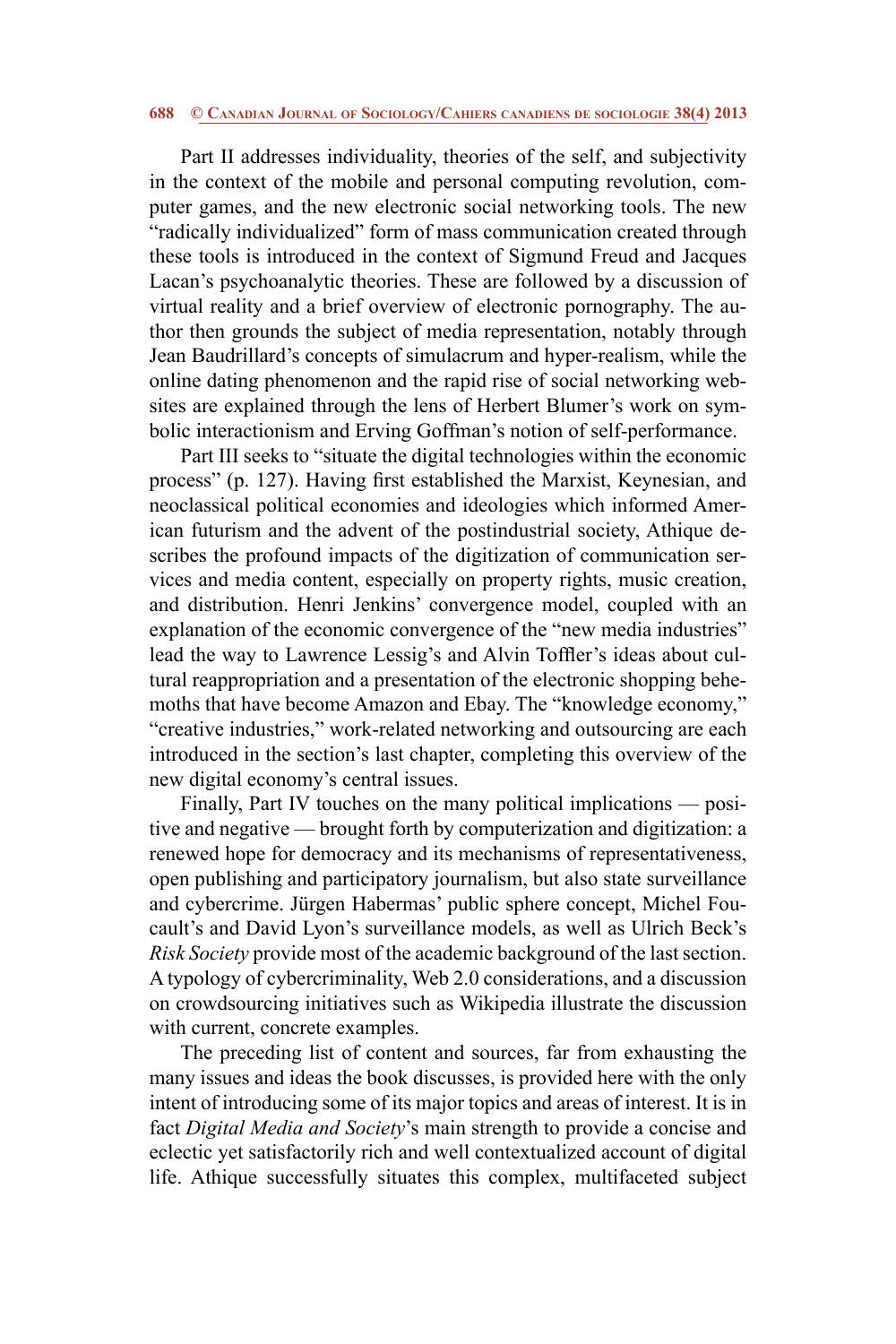with the same proficiency he showed in his explorations of India's media culture, at the crossroads between cultural practice, economic development, and geopolitical struggle.

In agreement with the stated objective of encouraging critical engagement with the content, academic perspectives are always followed by alternative points of view. For instance, McLuhan's technological determinism is immediately followed by Raymond Williams' social shaping of technology approach; a discussion on the Internet's potential to facilitate democratic deliberation gets followed by consideration of the pressing issue of the digital divide. A list of related questions, books, and websites is also provided at the end of every chapter, facilitating further student engagement with the material.

While the book succeeds in its main objectives, there are some limitations. First, its rather dense account of numerous issues and conflicting perspectives becomes difficult to follow at times, to the detriment of the argument's flow and narrative. Some elements, though important, seem to be out of place or expressed too wordily for an introductory textbook. Part IV in particular, jumping from the blogosphere to cybercrime and the cloud, could have been better focused and streamlined. Second, though *Digital Media and Society'*s central focus remains sociological inquiry, it would have benefited from more in-depth, technical explanations of the discussed electronic devices, frameworks, and mechanisms. The Internet's infrastructure, far from being the open, decentralized "network of networks" implied as the premise of many sociological perspectives presented in the book, is in fact constituted from a network of cables, most of which are the property of a small number of telecommunication companies, and at the intersection of which filters and chokepoints can be and are effectively put in place by economic as well as political actors. The notion of algorithm as well could have been better defined and developed throughout the book. Although certainly complex, as the engine behind all computation it silently shapes the digital society in all its manifestations. A deeper overview of Alexander Halavais' already briefly mentioned *Search Engine Society* or a mention of Lawrence Lessig's *Code* could have better established this important subject.

Reservations aside, *Digital Media and Society* remains a great didactic tool to introduce sociology and communications students to the advent of the digital society. The author's ability to situate the complex, interconnected issues and perspectives at stake will without any doubt encourage those students not only to critically engage but also to continue exploring this new indispensable field of sociological inquiry.

*INRS* Louis Melançon